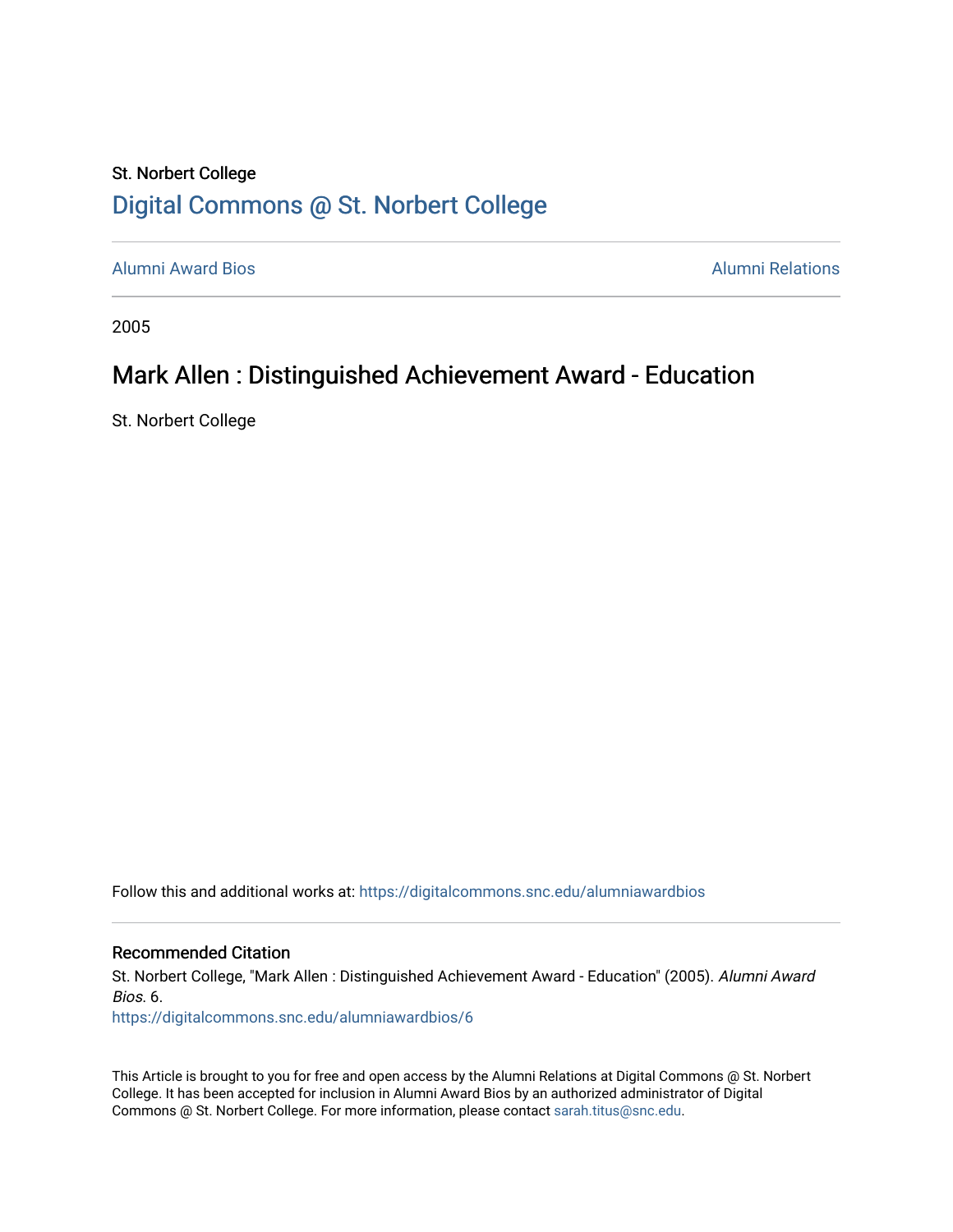

 $\geq$  [Alumni](https://www.snc.edu/alumni/)  $\geq$  [Alumni Awards](https://www.snc.edu/alumni/awards/)  $\geq$  2005 Distinguished Achievement Award - Education A

## [Alumni](https://www.snc.edu/alumni/index.html)

[Events & Reunions](https://www.snc.edu/alumni/event/index.html) [Behind the Arch](https://www.snc.edu/alumni/event/behindthearch/) [Benefits and Services](https://www.snc.edu/alumni/benefits.html) [Get Involved](https://www.snc.edu/alumni/getinvolved.html) [Give to SNC](http://giving.snc.edu/) [Alumni Awards](https://www.snc.edu/alumni/awards/index.html) [Past Recipients](https://www.snc.edu/alumni/awards/recipients.html) [Knight Lights](https://www.snc.edu/alumni/knightlights/index.html) [Alumni-Owned](https://www.snc.edu/alumni/directory/index.html) [Businesses Network](https://www.snc.edu/alumni/directory/index.html) [Alumni Board](https://www.snc.edu/alumni/alumniboard.html) [Student Alumni](https://www.snc.edu/alumni/saa.html) [Ambassadors](https://www.snc.edu/alumni/saa.html) [Staff](https://www.snc.edu/alumni/contactus.html)

## 2005 Distinguished Achievement Award - Education Mark Allen '74

Mark's "greatest thrill of teaching … is the experience of seeing the light go on for my students." This master teacher should get an award from his local power company for all those lights going on!

A sampling of student comments attests to his "electricity" in the classroom: "You'll work your butt off, but the knowledge is worth it." "If you want to grow come early [to class] and come often." "Allen was my favorite prof. I don't remembering ever making an 'A,' but would take him again in a heartbeat." "... an excellent professor who is knowledgeable and passionate about his students" and is "very willing to help ... approachable and friendly."

Currently, Mark is a Professor of English at the University of Texas at San Antonio, primarily teaching in the area of early British literature and specializing in Chaucer and the literature of King Arthur. Mark began his teaching career immediately after completing his Ph.D. in 1982 at the University of Illinois, Urbana-Champaign. His teaching prowess has hardly gone unnoticed, as he was chosen for the Chancellor's Council Outstanding Teaching Award for the University of Texas System in 1990. And, again in 2000, Mark received the University of Texas at San Antonio President's Distinguished Teaching Award.

As important as teaching is to Mark, this consummate professional rightly takes his pride in his scholarly accomplishments. His peers recognized his scholarly research by choosing him to be president of the Texas Medieval Association for 1997-98 and, most recently, the Modern Language Association of America honored him with its Award for Distinguished Bibliography in 2003-04 (co-edited with Bege K. Bowers of Youngstown State University). To date, Mark has published three books, 24 scholarly articles and book chapters and 12 book reviews. He designed and maintains the Chaucer Bibliography Online. In addition, he has made 31 scholarly papers and presentations, and he has performed 19 acts of professional service, including chairing professional meetings; serving on various professional councils, boards and committees; and being a reader and reviewer for the Modern Language Association. He has also served his university for nearly 50 varied assignments, and he has contributed his time and expertise to many community groups, including high school classes and teachers.

Mark's career as a teacher and scholar really began, however, when "SNC helped me to realize that I wanted to be both a teacher and scholar." As a research assistant for the English